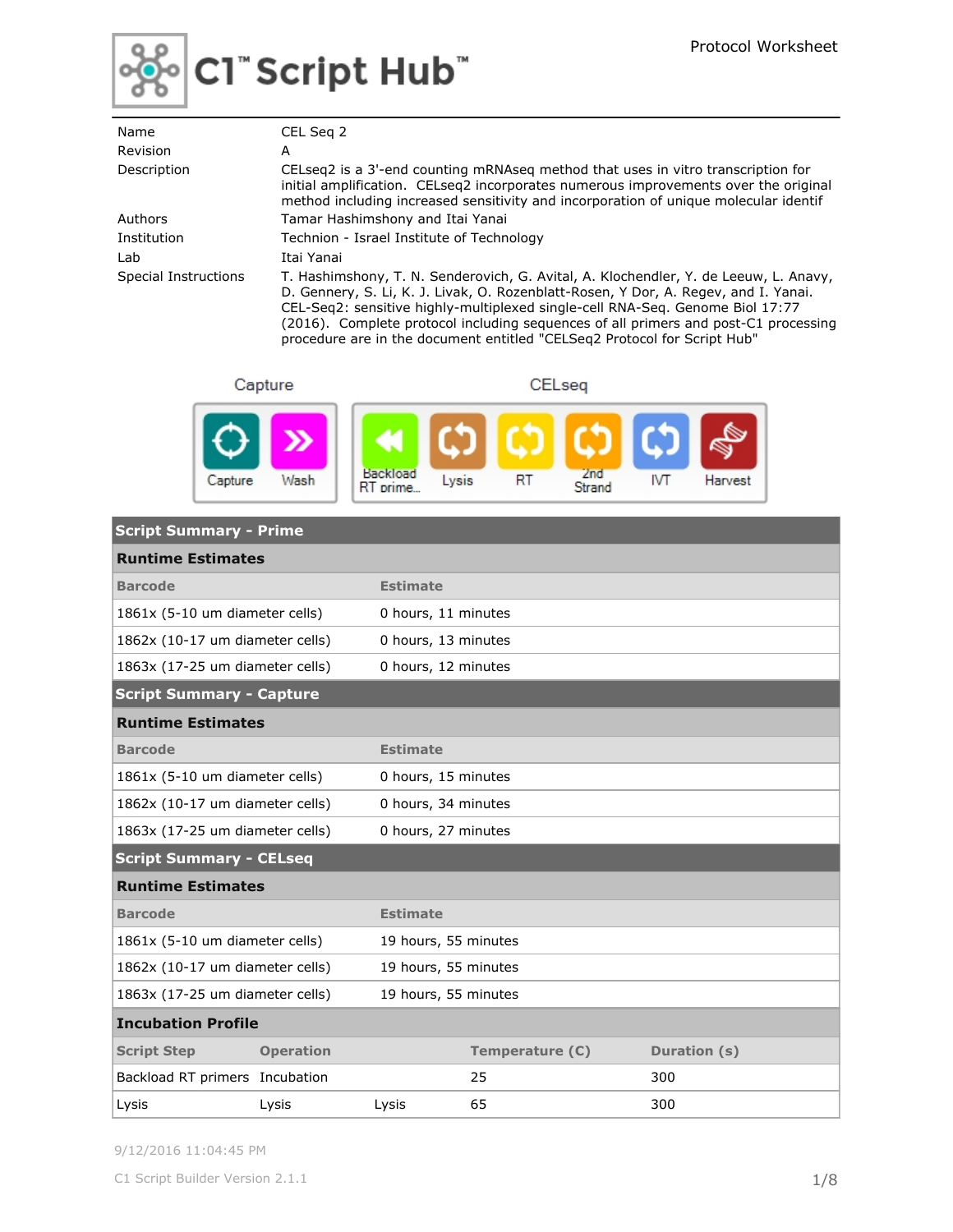

|            |                                      | Cooling                | 10 | 60   |
|------------|--------------------------------------|------------------------|----|------|
| <b>RT</b>  | Reverse<br>Transcriptase<br>Reaction | Incubation             | 42 | 7200 |
|            |                                      | Cooling                | 10 | 60   |
| 2nd Strand | 2nd Strand<br>Synthesis              | Incubation             | 16 | 7200 |
|            |                                      | Enzyme<br>Inactivation | 65 | 1200 |
|            |                                      | Cooling                | 10 | 60   |
| <b>IVT</b> | T7 Transcription<br>x12              | Incubation             | 37 | 3600 |
| <b>IVT</b> | Cooling                              | Cooling                | 10 | 60   |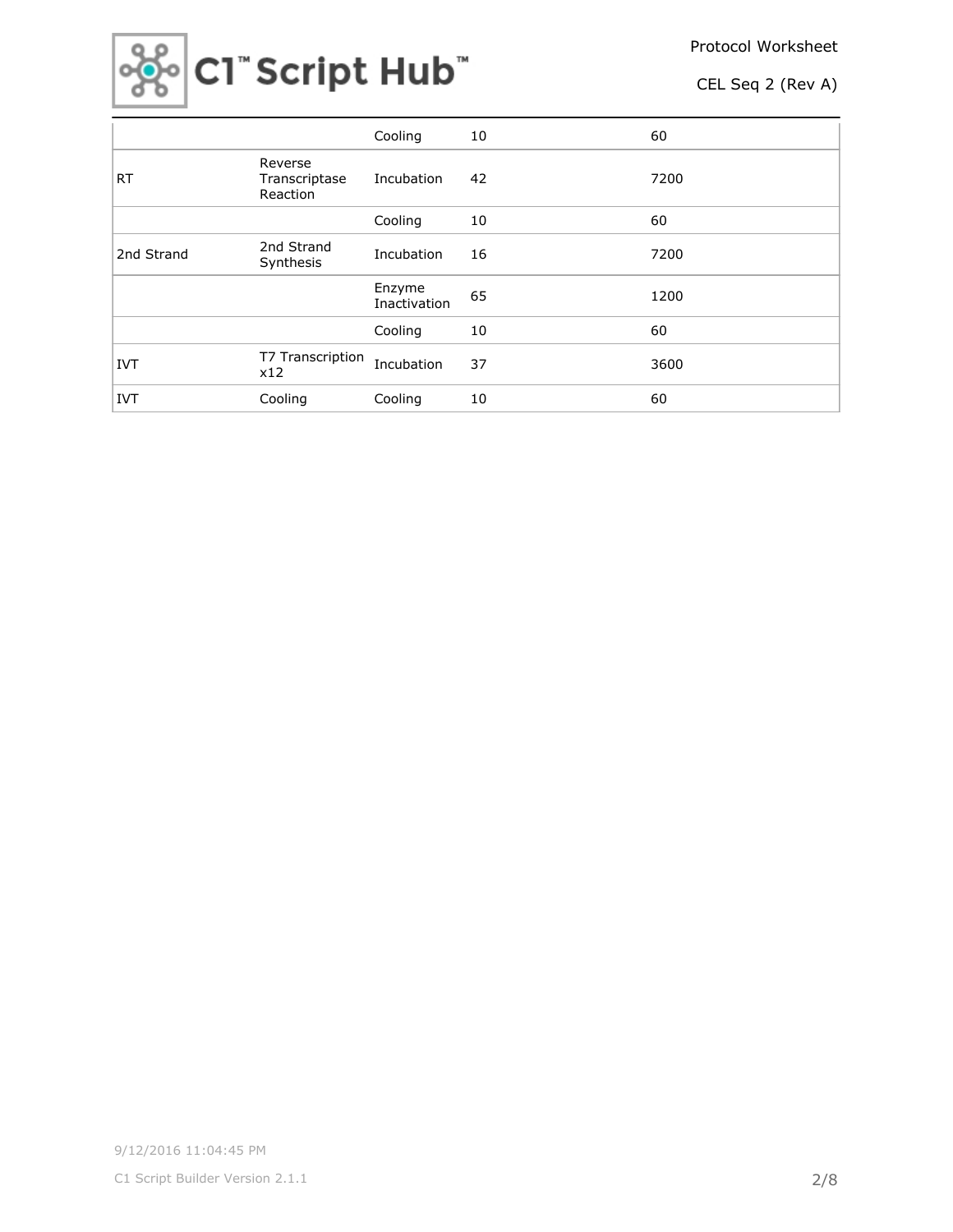

## **Script Reagent Details - Prime**



| <b>Reagent Loading</b>               |             |                    |                   |                      |
|--------------------------------------|-------------|--------------------|-------------------|----------------------|
| <b>Name</b>                          | Volume (µl) | <b>IFC Inlet</b>   | <b>Notes</b>      |                      |
| Harvest Reagent                      | $200$ µl    | A1                 |                   |                      |
| Harvest Reagent                      | $200$ µl    | A <sub>2</sub>     |                   |                      |
| <b>Blocking Reagent</b>              | $2$ 15 µl   | C1                 |                   |                      |
| <b>Blocking Reagent</b>              | $15$ $\mu$  | C <sub>2</sub>     |                   |                      |
| Harvest Reagent                      | $20 \mu$    | P <sub>1</sub>     |                   |                      |
| Harvest Reagent                      | $20 \mu$    | P <sub>2</sub>     |                   |                      |
| <b>Reagent Mix Recipe - Prime</b>    |             |                    |                   |                      |
| <b>Blocking Reagent</b>              |             |                    |                   |                      |
| <b>Reagent (Stock Concentration)</b> |             | Mix Prep $(\mu I)$ | <b>Prep Conc.</b> | <b>Chamber Conc.</b> |
| C1 Blocking RGT (1X)                 |             |                    |                   |                      |
| <b>Harvest Reagent</b>               |             |                    |                   |                      |
| <b>Reagent (Stock Concentration)</b> |             | Mix Prep $(\mu I)$ | <b>Prep Conc.</b> | <b>Chamber Conc.</b> |
| C1 Harvest RGT (1X)                  |             |                    |                   |                      |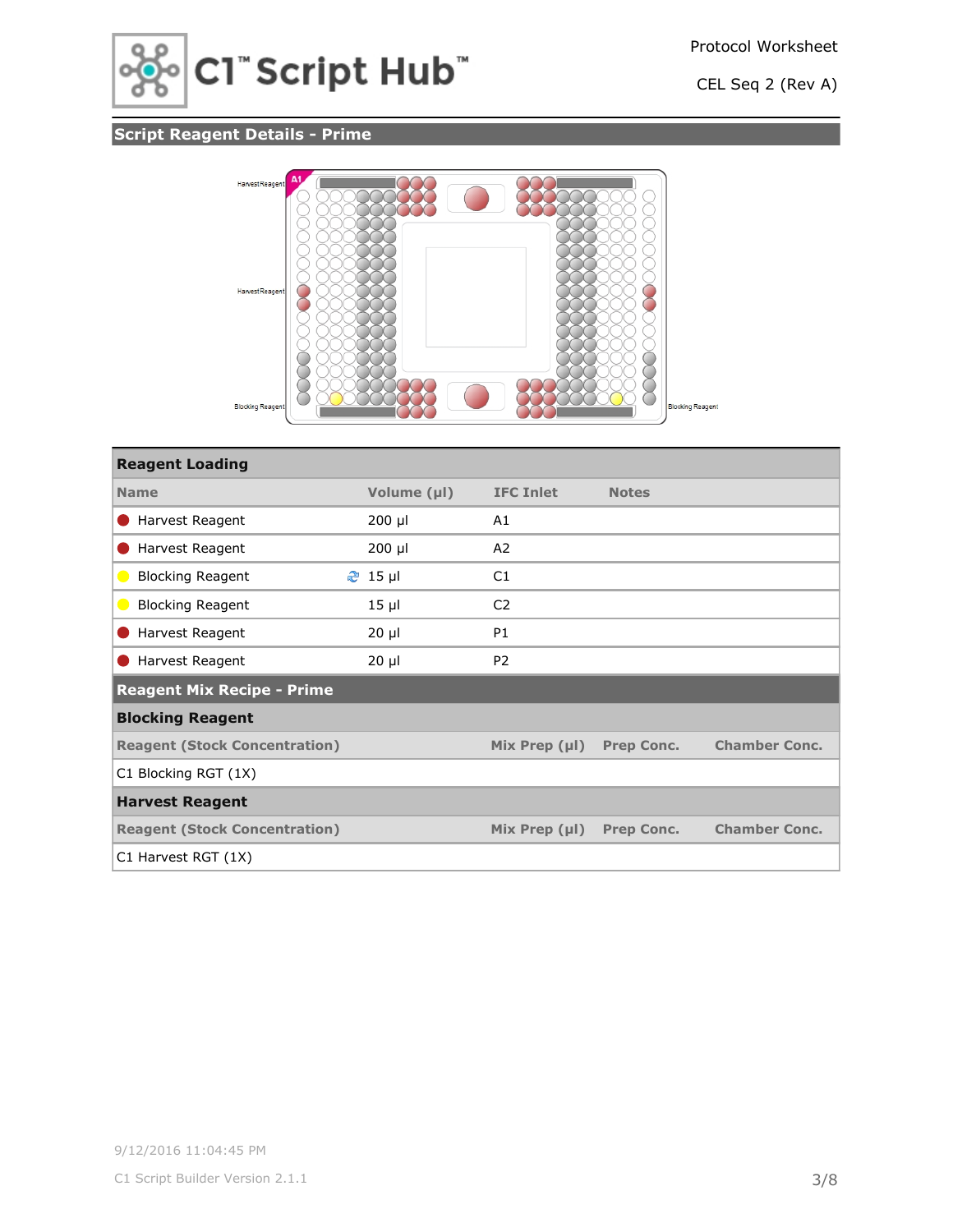

## **Script Reagent Details - Capture**



| <b>Inlet Reuse</b>                                                                                      |                  |                |                     |                                          |                   |                                                              |
|---------------------------------------------------------------------------------------------------------|------------------|----------------|---------------------|------------------------------------------|-------------------|--------------------------------------------------------------|
| <b>Name</b>                                                                                             | <b>IFC Inlet</b> |                | <b>Instructions</b> |                                          |                   |                                                              |
| Cell Mix                                                                                                | C1               |                |                     | Aspirate inlet prior to loading reagents |                   |                                                              |
| Flowthrough Outlet                                                                                      | C <sub>2</sub>   |                |                     |                                          |                   | Aspirate inlet prior to loading reagents (1862x, 1863x only) |
| <b>Reagent Loading</b>                                                                                  |                  |                |                     |                                          |                   |                                                              |
| <b>Name</b>                                                                                             |                  | Volume (µl)    |                     | <b>IFC Inlet</b>                         | <b>Notes</b>      |                                                              |
| <b>Preloading Reagent</b>                                                                               |                  | <b>₹</b> 20    |                     | 2                                        |                   |                                                              |
| Cell Wash Buffer                                                                                        |                  | $\overline{7}$ |                     | 5                                        |                   |                                                              |
| Cell Mix                                                                                                | ළ 6              |                |                     | C1                                       |                   |                                                              |
| <b>Reagent Mix Recipe - Capture</b>                                                                     |                  |                |                     |                                          |                   |                                                              |
| <b>Preloading Reagent</b>                                                                               |                  |                |                     |                                          |                   |                                                              |
| <b>Chamber Conc.</b><br><b>Reagent (Stock Concentration)</b><br>Mix Prep $(\mu I)$<br><b>Prep Conc.</b> |                  |                |                     |                                          |                   |                                                              |
| C1 Preloading RGT (1X)                                                                                  |                  |                |                     |                                          |                   |                                                              |
| <b>Cell Mix</b>                                                                                         |                  |                |                     |                                          |                   |                                                              |
| <b>Reagent (Stock Concentration)</b>                                                                    |                  |                |                     | Mix Prep $(\mu$                          | <b>Prep Conc.</b> | <b>Chamber Conc.</b>                                         |
| C1 Suspension RGT (2.5X)                                                                                |                  |                |                     | 40                                       | 1                 | 1                                                            |
| Cells 66-330 / µL                                                                                       |                  |                |                     | 60                                       |                   |                                                              |
| 100 Total Prep Volume                                                                                   |                  |                |                     |                                          |                   |                                                              |
| <b>Cell Wash Buffer</b>                                                                                 |                  |                |                     |                                          |                   |                                                              |
| <b>Reagent (Stock Concentration)</b>                                                                    |                  |                |                     | Mix Prep $(\mu I)$                       | <b>Prep Conc.</b> | <b>Chamber Conc.</b>                                         |
| C1 Cell Wash BUF (1X)                                                                                   |                  |                |                     |                                          |                   |                                                              |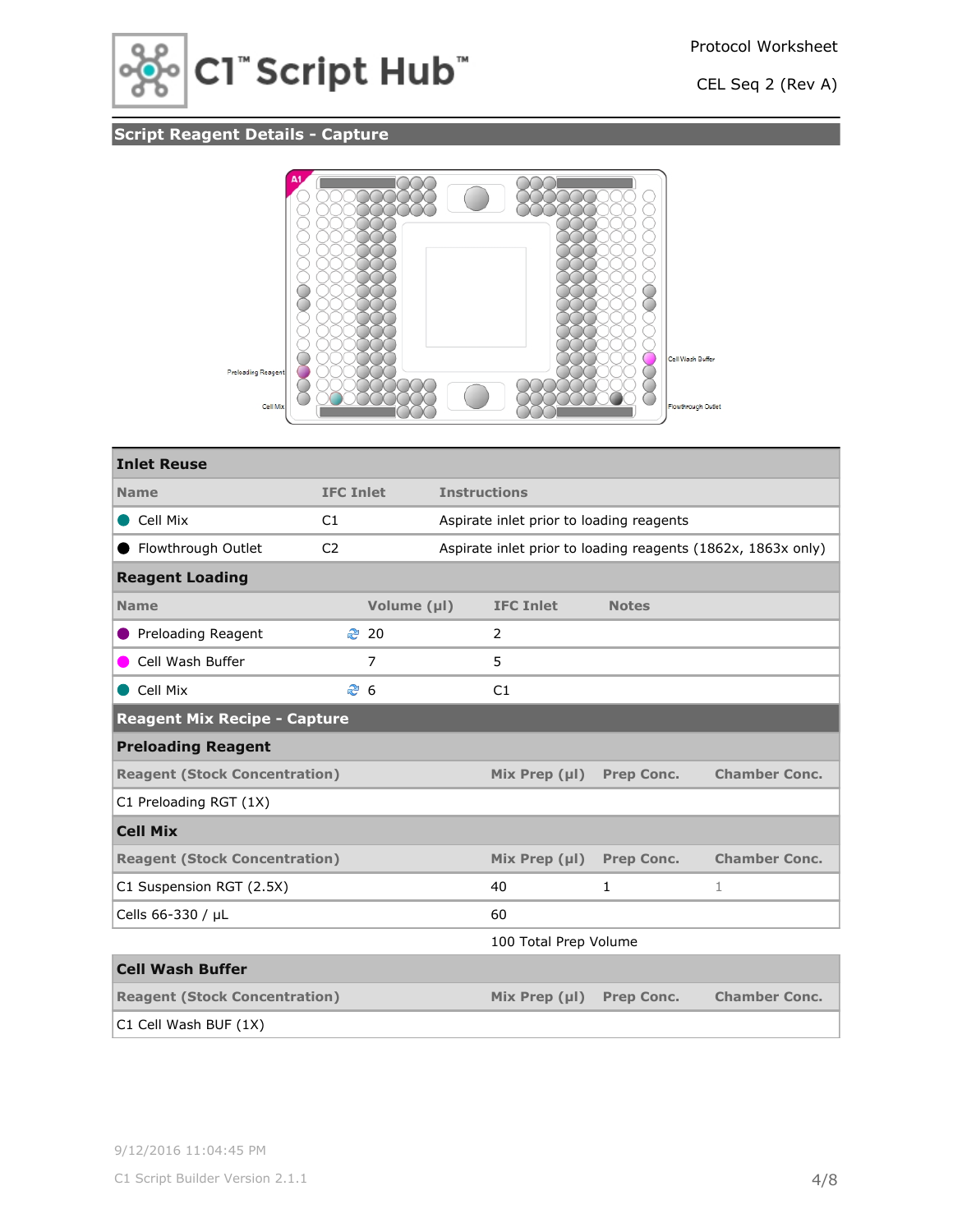

## **Script Reagent Details - CELseq**

## Sample Prep Description



| <b>Inlet Reuse</b>                                                                                    |                  |                |                                          |                        |                   |                                                              |
|-------------------------------------------------------------------------------------------------------|------------------|----------------|------------------------------------------|------------------------|-------------------|--------------------------------------------------------------|
| <b>Name</b>                                                                                           | <b>IFC Inlet</b> |                | <b>Instructions</b>                      |                        |                   |                                                              |
| Bus Wash                                                                                              | 2                |                | Aspirate inlet prior to loading reagents |                        |                   |                                                              |
| ● Flowthrough Outlet                                                                                  | C <sub>2</sub>   |                |                                          |                        |                   | Aspirate inlet prior to loading reagents (1862x, 1863x only) |
| <b>Reagent Loading</b>                                                                                |                  |                |                                          |                        |                   |                                                              |
| <b>Name</b>                                                                                           |                  | Volume (µl)    |                                          | <b>IFC Inlet</b>       | <b>Notes</b>      |                                                              |
| Bus Wash                                                                                              |                  | ₹ 20           |                                          | 2                      |                   |                                                              |
| Lysis mix                                                                                             |                  | $\overline{7}$ |                                          | 3                      |                   |                                                              |
| RT mix<br>$\bullet$                                                                                   |                  | $\overline{7}$ |                                          | 4                      |                   |                                                              |
| 2nd Strand mix                                                                                        |                  | 24             |                                          | $\overline{7}$         |                   |                                                              |
| IVT mix                                                                                               |                  | 24             |                                          | 8                      |                   |                                                              |
| Harvest Reagent                                                                                       |                  | 180 µl each    |                                          | Harvest Inlets         |                   |                                                              |
| CEL-Seq2 primers                                                                                      |                  | 5 each         |                                          | <b>Harvest Outlets</b> |                   |                                                              |
| <b>Reagent Mix Recipe - CELseq</b>                                                                    |                  |                |                                          |                        |                   |                                                              |
| <b>Bus Wash</b>                                                                                       |                  |                |                                          |                        |                   |                                                              |
| <b>Reagent (Stock Concentration)</b>                                                                  |                  |                |                                          | Mix Prep $(\mu I)$     | <b>Prep Conc.</b> | <b>Chamber Conc.</b>                                         |
| Not Defined                                                                                           |                  |                |                                          |                        |                   |                                                              |
| <b>5X Lysis Buffer (Secondary: 5X)</b>                                                                |                  |                |                                          |                        |                   |                                                              |
| Special Instructions:                                                                                 |                  |                |                                          |                        |                   |                                                              |
| Can be made up as a 100 ml stock by using ml in the recipe rather than µl. Store at room temperature. |                  |                |                                          |                        |                   |                                                              |
| <b>Reagent (Stock Concentration)</b>                                                                  |                  |                |                                          | Mix Prep $(\mu I)$     | <b>Prep Conc.</b> | <b>Chamber Conc.</b>                                         |
| NP-40 (10%)                                                                                           |                  |                |                                          | 25                     | 2.5               |                                                              |
| Tris-HCl, pH 8.4 (1000 mM)                                                                            |                  |                |                                          | 25                     | 250               |                                                              |

9/12/2016 11:04:45 PM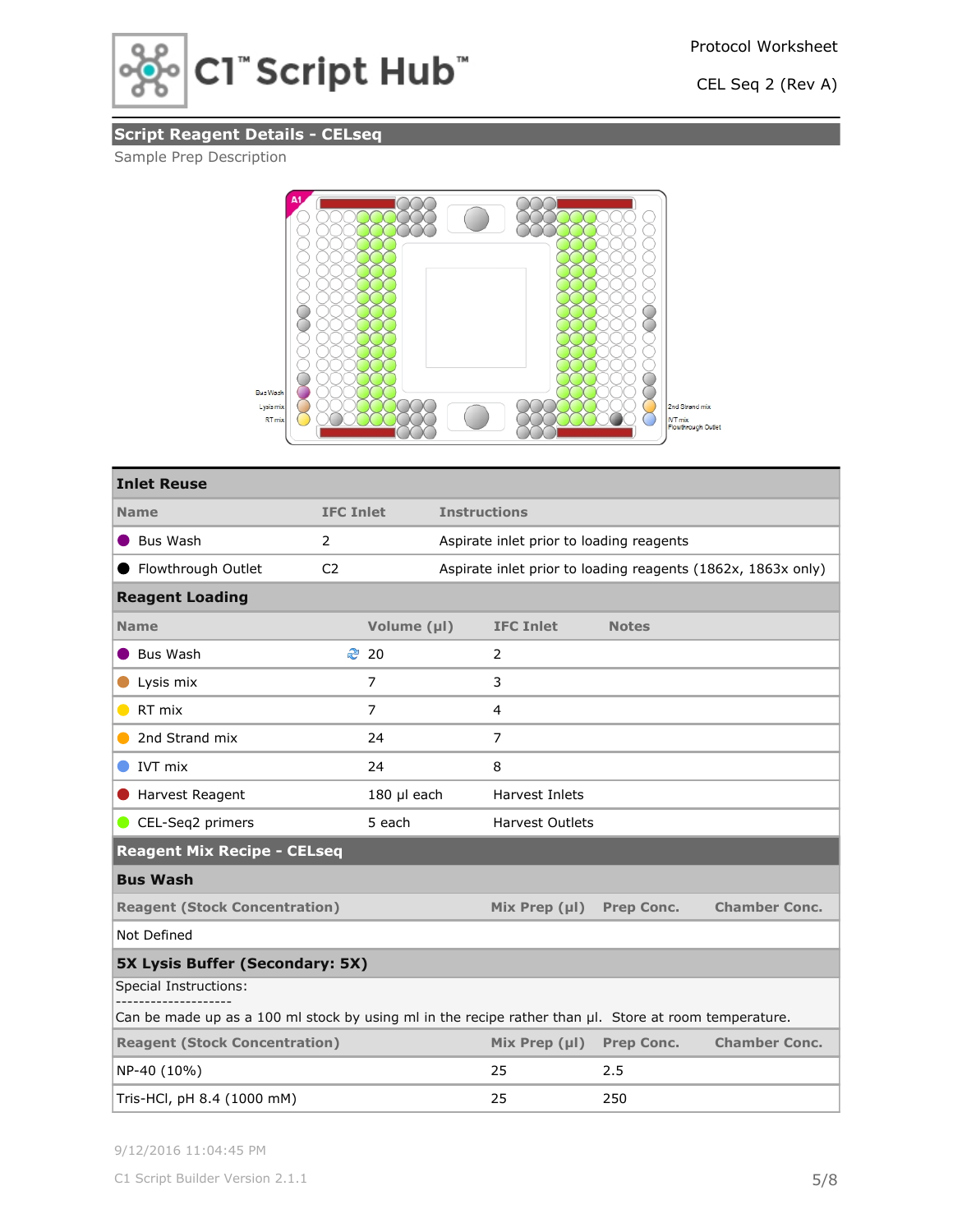

| EDTA (500 mM)                                                                                 | $\mathbf{1}$           | 5                 |                      |
|-----------------------------------------------------------------------------------------------|------------------------|-------------------|----------------------|
| Water                                                                                         | 49                     |                   |                      |
|                                                                                               | 100 Total Prep Volume  |                   |                      |
| Lysis mix                                                                                     |                        |                   |                      |
| <b>Special Instructions:</b>                                                                  |                        |                   |                      |
| 1 ml is made so there is enough Lysis Mix to dilute the CEL-Seq2 primers (see previous step). |                        |                   |                      |
| <b>Reagent (Stock Concentration)</b>                                                          | Mix Prep $(\mu I)$     | <b>Prep Conc.</b> | <b>Chamber Conc.</b> |
| RNaseOUT (40 U/µl)                                                                            | 4                      | 0.16              | 0.064                |
| C1 Loading Reagent (20X)                                                                      | 70                     | 1.4               | 0.56                 |
| Water                                                                                         | 610                    |                   |                      |
| 1:10,000 dilution of ERCC RNA Spike-In Mix (0.01%)                                            | 8                      | 0.0001            | 0                    |
| 5X Lysis Buffer (5X)                                                                          | 280                    | 1.4               | 0.56                 |
| DTT (dithiothreitol) (1000)                                                                   | 28                     | 28                | 11.2                 |
|                                                                                               | 1000 Total Prep Volume |                   |                      |
| <b>RT mix</b>                                                                                 |                        |                   |                      |
| Comments:                                                                                     |                        |                   |                      |
| First Strand Buffer: included with SuperScript II                                             |                        |                   |                      |
| <b>Reagent (Stock Concentration)</b>                                                          | Mix Prep $(\mu I)$     | <b>Prep Conc.</b> | <b>Chamber Conc.</b> |
| First Strand Buffer (5X)                                                                      | 20                     | 3.4965            | $\mathbf{1}$         |
| dNTP Mix (each) (25 mM)                                                                       | 2                      | 1.7483            | 0.5                  |
| RNaseOUT (40 U/µl)                                                                            | 2.6                    | 3.6364            | 1.04                 |
| SuperScript II Reverse Transcriptase (200 U/µl)                                               | 2.6                    | 18.1818           | 5.2                  |
| C1 Loading Reagent (20X)                                                                      | 1.4                    | 0.979             | 0.28                 |
|                                                                                               | 28.6 Total Prep Volume |                   |                      |
| <b>IVT mix</b>                                                                                |                        |                   |                      |
| <b>Reagent (Stock Concentration)</b>                                                          | Mix Prep (µl)          | <b>Prep Conc.</b> | <b>Chamber Conc.</b> |
| T7 Reaction Buffer (10X)                                                                      | 6.6                    | 2.2297            | 0.9989               |
| T7 Enzyme Mix (10X)                                                                           | 6.6                    | 2.2297            | 0.9989               |
| C1 Loading Reagent (20X)                                                                      | 1.5                    | 1.0135            | 0.4541               |
| rNTP Mix (each) (25 mM)                                                                       | 14.9                   | 12.5845           | 5.6378               |
|                                                                                               | 29.6 Total Prep Volume |                   |                      |
| <b>Harvest Reagent</b>                                                                        |                        |                   |                      |
| <b>Reagent (Stock Concentration)</b>                                                          | Mix Prep (µl)          | <b>Prep Conc.</b> | <b>Chamber Conc.</b> |
| C1 Harvest Reagent (1X)                                                                       | 180                    | 1                 |                      |
|                                                                                               | 180 Total Prep Volume  |                   |                      |
| <b>CEL-Seq2 primers</b>                                                                       |                        |                   |                      |
| Special Instructions:                                                                         |                        |                   |                      |

9/12/2016 11:04:45 PM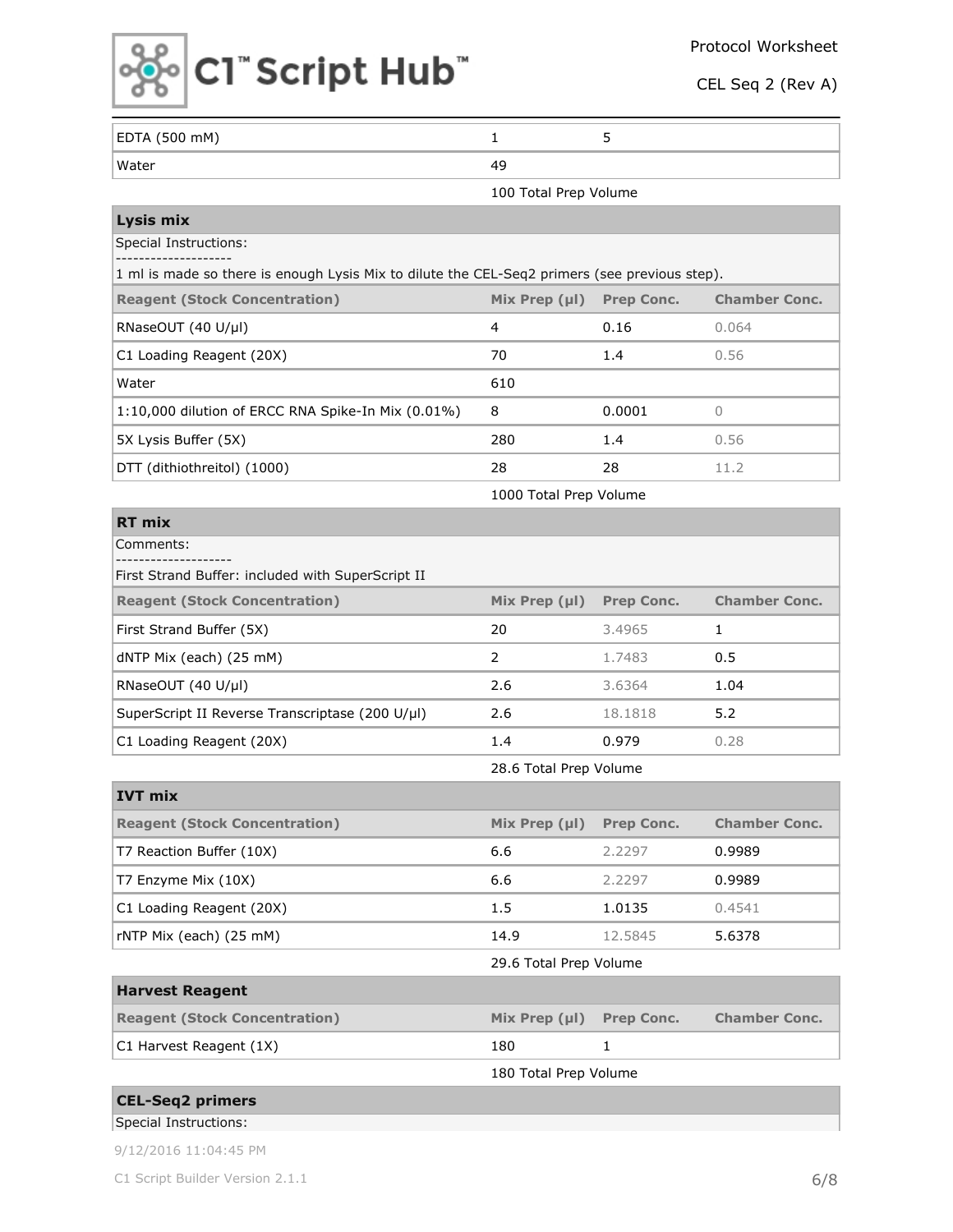

### --------------------

Each CEL-Seq2 primer is one of 96, each with its own sample barcode. Sequences are in the document "CEL-Seq2 Protocol for Script Hub." These primer stocks should be stored in a 96-well plate at -20 degrees. The process is to dispense 8 µl Lysis Mix (see Step: Lysis) to each well of a 96-well plate. Then 2 µl primer is added to each well from the primer stock plate using an 8-channel pipettor. The 96-well plate with Lysis Mix plus primers is then gently vortexed and briefly centrifuged.

| pias printets to citen genery vorcence and brieny centrinagear |                      |                   |                      |  |  |  |
|----------------------------------------------------------------|----------------------|-------------------|----------------------|--|--|--|
| <b>Reagent (Stock Concentration)</b>                           | Mix Prep $(\mu I)$   | <b>Prep Conc.</b> | <b>Chamber Conc.</b> |  |  |  |
| Lysis Mix (1X)                                                 | 8                    | 0.8               | 0.5336               |  |  |  |
| CEL-Seg2 Primer (25 µg/ml)                                     | 2                    | 5                 | 3.335                |  |  |  |
|                                                                | 10 Total Prep Volume |                   |                      |  |  |  |
| 2nd Strand mix                                                 |                      |                   |                      |  |  |  |
| <b>Reagent (Stock Concentration)</b>                           | Mix Prep $(\mu I)$   | <b>Prep Conc.</b> | <b>Chamber Conc.</b> |  |  |  |
| Second Strand Buffer (5X)                                      | 24.7                 | 1.235             | 1.0016               |  |  |  |
| dNTP Mix (each) (25 mM)                                        | 1                    | 0.25              | 0.2028               |  |  |  |
| E coli DNA Polymerase I (10 U/µl)                              | 3.3                  | 0.33              | 0.2676               |  |  |  |
| RNase H $(2 U/\mu)$                                            | 1                    | 0.02              | 0.0162               |  |  |  |
| C1 Loading Reagent (20X)                                       | 5                    | $\mathbf{1}$      | 0.811                |  |  |  |
| Water                                                          | 64                   |                   |                      |  |  |  |
| E coli Ligase $(10 \text{ U/}\mu\text{I})$                     | 1                    | 0.1               | 0.0811               |  |  |  |
|                                                                |                      |                   |                      |  |  |  |

100 Total Prep Volume